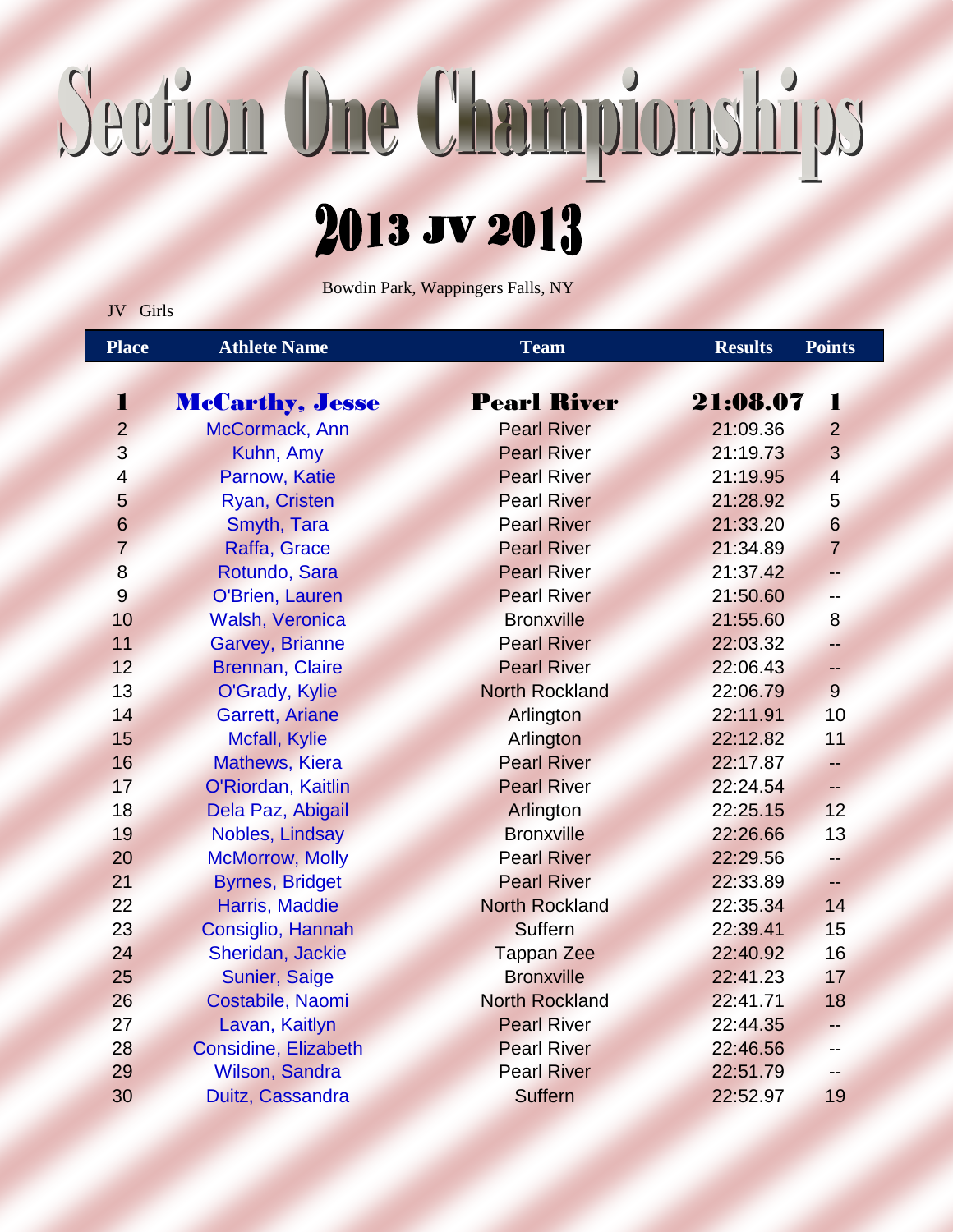| 31 | Phillips, Nicola          | <b>Bronxville</b>      | 22:53.94 | 20                       |
|----|---------------------------|------------------------|----------|--------------------------|
| 32 | Treyz, Christina          | John Jay - Cross River | 22:58.81 | 21                       |
| 33 | Caso, Jessica             | Arlington              | 23:04.76 | 22                       |
| 34 | Waldron, Jaclyn           | <b>North Rockland</b>  | 23:06.76 | 23                       |
| 35 | Krasnow, Claudia          | <b>Fox Lane</b>        | 23:08.80 |                          |
| 36 | Felicissimo, Mia          | <b>Nanuet</b>          | 23:11.51 | 24                       |
| 37 | Kirby, Caroline           | <b>Bronxville</b>      | 23:14.78 | 25                       |
| 38 | Tran, Julia               | <b>Nanuet</b>          | 23:16.50 | 26                       |
| 39 | Cleaveland, Lydia         | Arlington              | 23:18.38 | 27                       |
| 40 | Marrinan, Katherine       | <b>Bronxville</b>      | 23:23.74 | 28                       |
| 41 | Keogh, Jade               | <b>Pearl River</b>     | 23:33.25 | $\overline{\phantom{a}}$ |
| 42 | McIntee, Danielle         | <b>Tappan Zee</b>      | 23:35.50 | 29                       |
| 43 | Cronin, Teagan            | John Jay - Cross River | 23:40.63 | 30                       |
| 44 | Tierney, Leigha           | <b>Tappan Zee</b>      | 23:42.91 | 31                       |
| 45 | Tung, Julianne            | <b>White Plains</b>    | 23:44.51 | 32                       |
| 46 | Naef, Grace               | <b>Bronxville</b>      | 23:45.49 | 33                       |
| 47 | Scotti, Meagan            | <b>Bronxville</b>      | 23:47.42 | ⊷                        |
| 48 | Debbini, Sophia           | <b>Bronxville</b>      | 23:47.77 | $-$                      |
| 49 | <b>Bravo, Caity</b>       | <b>Pearl River</b>     | 23:48.16 |                          |
| 50 | Mckiernan, Meaghan        | <b>Tappan Zee</b>      | 23:48.64 | 34                       |
| 51 | Yue, Lindsey              | <b>Dobbs Ferry</b>     | 23:49.39 | 35                       |
| 52 | Becker, Jackie            | Suffern                | 23:50.19 | 36                       |
| 53 | Beckerle, Julia           | <b>Pearl River</b>     | 23:58.14 |                          |
| 54 | <b>Slavin, Grace</b>      | <b>Tappan Zee</b>      | 23:58.49 | 37                       |
| 55 | Augustensen, Alissa       | John Jay - Cross River | 24:01.44 | 38                       |
| 56 | <b>Byrnes, Emily</b>      | <b>Suffern</b>         | 24:03.80 | 39                       |
| 57 | Powell, Olivia            | <b>White Plains</b>    | 24:04.89 | 40                       |
| 58 | <b>Bennett, Caroline</b>  | <b>Nanuet</b>          | 24:06.38 | 41                       |
| 59 | Delgrosso, Julianne       | <b>Pearl River</b>     | 24:08.80 | --                       |
| 60 | <b>Trombetta, Kristen</b> | <b>Suffern</b>         | 24:14.05 | 42                       |
| 61 | <b>Mclaughlin, Riley</b>  | <b>Nanuet</b>          | 24:17.55 | 43                       |
| 62 | DeTora, Katherine         | <b>Pearl River</b>     | 24:20.57 |                          |
| 63 | <b>Blake, Cayla</b>       | Carmel                 | 24:22.18 |                          |
| 64 | Roth, Justine             | <b>Nanuet</b>          | 24:24.97 | 44                       |
| 65 | Caceres, Jackie           | <b>White Plains</b>    | 24:25.37 | 45                       |
| 66 | Hidalgo, Angela           | Arlington              | 24:27.78 | 46                       |
| 67 | Murphy, Aileen            | <b>Pearl River</b>     | 24:28.14 |                          |
| 68 | Klassen, Nell             | <b>Dobbs Ferry</b>     | 24:29.32 | 47                       |
| 69 | Reino, Andrea             | <b>Fox Lane</b>        | 24:35.05 |                          |
| 70 | Raptis, Kelly             | <b>Pearl River</b>     | 24:36.17 |                          |
| 71 | <b>Wechsler, Jasmine</b>  | <b>Pearl River</b>     | 24:37.93 |                          |
| 72 | Keenan, Allison           | <b>North Rockland</b>  | 24:41.08 | 48                       |
| 73 | Chang, Angela             | <b>Scarsdale</b>       | 24:41.31 |                          |
| 74 | Kerj, Emme                | <b>Bronxville</b>      | 24:52.77 |                          |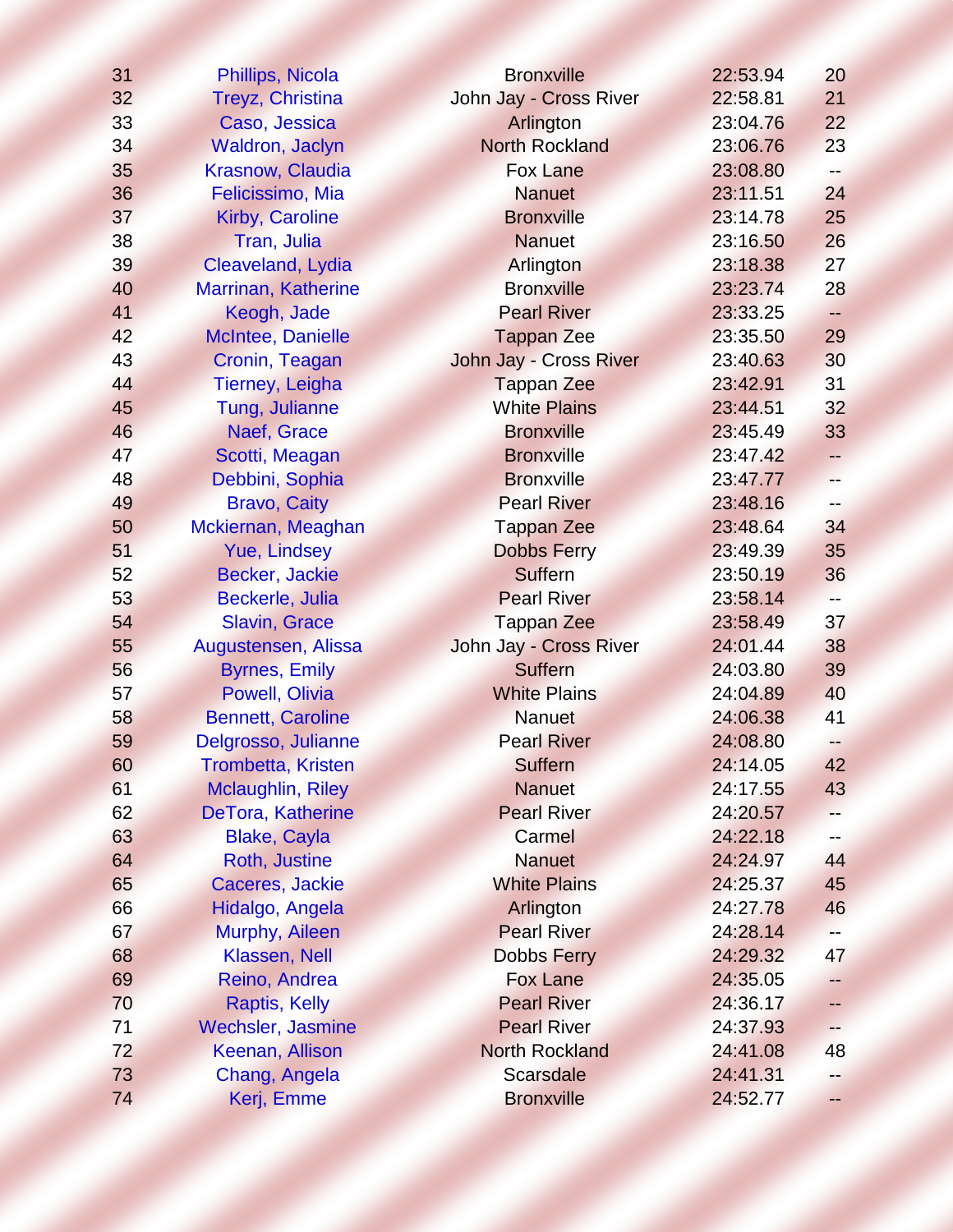| 75  | Lewis, Emma              | <b>Bronxville</b>        | 24:55.47 | $-$          |
|-----|--------------------------|--------------------------|----------|--------------|
| 76  | <b>Rifkin, Marissa</b>   | <b>Horace Greeley</b>    | 24:56.23 | 49           |
| 77  | Finan, Faith             | <b>Pearl River</b>       | 24:57.70 | ⊷            |
| 78  | <b>Corker, Katie</b>     | Suffern                  | 24:59.63 | 50           |
| 79  | <b>Fitzgerald, Abby</b>  | <b>Nanuet</b>            | 25:06.61 | 51           |
| 80  | Traum-Steinberg, Rebecca | <b>Nanuet</b>            | 25:10.47 | 52           |
| 81  | Shaia, Maria             | <b>Horace Greeley</b>    | 25:10.79 | 53           |
| 82  | Saccomano, Annina        | <b>Scarsdale</b>         | 25:13.10 |              |
| 83  | Assumma, Joli            | <b>Dobbs Ferry</b>       | 25:13.49 | 54           |
| 84  | <b>McGinley, Aisling</b> | <b>Pearl River</b>       | 25:14.60 |              |
| 85  | Goodman, Perri           | <b>Suffern</b>           | 25:14.83 | 55           |
| 86  | Roeder, Nicole           | <b>Nanuet</b>            | 25:15.02 |              |
| 87  | Fastiggi, Amanda         | Arlington                | 25:16.33 | 56           |
| 88  | Galligan, Georgia        | John Jay - Cross River   | 25:17.22 | 57           |
| 89  | McGovern, Kerri          | John Jay - East Fishkill | 25:26.43 |              |
| 90  | Crisci, Jordan           | <b>Mahopac</b>           | 25:31.32 | $\leftarrow$ |
| 91  | <b>Beck, Madeleine</b>   | <b>White Plains</b>      | 25:43.50 | 58           |
| 92  | Boguraev, Anna-Sophia    | <b>Fox Lane</b>          | 25:45.64 | --           |
| 93  | Chen, Selia              | <b>Nanuet</b>            | 25:58.53 |              |
| 94  | Kohlbrenner, Cara        | <b>Tappan Zee</b>        | 25:59.79 | 59           |
| 95  | Lubaszka, Amber          | <b>North Rockland</b>    | 26:00.81 | 60           |
| 96  | <b>Hynes, Brooke</b>     | <b>Tappan Zee</b>        | 26:02.73 | 61           |
| 97  | Nguyen, Alyssa           | <b>Tappan Zee</b>        | 26:04.18 |              |
| 98  | Lowrey, Emma             | <b>Horace Greeley</b>    | 26:08.67 | 62           |
| 99  | <b>McKiever, Beth</b>    | <b>Suffern</b>           | 26:14.84 | $-$          |
| 100 | <b>Meester, Courtney</b> | Arlington                | 26:15.64 | -−           |
| 101 | Skotnicki, Tasha         | <b>Byram Hills</b>       | 26:33.78 | н.           |
| 102 | Suqui, Katherine         | <b>White Plains</b>      | 26:41.34 | 63           |
| 103 | O'Brien, Tara            | <b>Dobbs Ferry</b>       | 26:45.74 | 64           |
| 104 | Parrish, Victoria        | <b>Byram Hills</b>       | 26:51.86 | ÷            |
| 105 | Silipigni, Carolyn       | <b>Horace Greeley</b>    | 26:52.88 | 65           |
| 106 | VanShaik, Juliette       | <b>Suffern</b>           | 26:58.16 |              |
| 107 | Roppolo, Angela          | <b>North Rockland</b>    | 27:02.09 | 66           |
| 108 | <b>McIntee, Dominque</b> | <b>Tappan Zee</b>        | 27:07.14 |              |
| 109 | Lildharrie, Hannah       | <b>Tappan Zee</b>        | 27:07.75 |              |
| 110 | Walsh, Lila              | <b>Dobbs Ferry</b>       | 27:09.59 | 67           |
| 111 | Watzka, Johanna          | <b>Nanuet</b>            | 27:11.07 |              |
| 112 | Del Savio, Olivia        | John Jay - Cross River   | 27:19.29 | 68           |
| 113 | <b>Sutton, Kristin</b>   | <b>White Plains</b>      | 27:19.51 | 69           |
| 114 | Chu, Allie               | <b>Suffern</b>           | 27:28.12 |              |
| 115 | <b>Maloney, Alex</b>     | <b>Tappan Zee</b>        | 27:34.01 |              |
| 116 | Scholl, Amanda           | Suffern                  | 27:38.29 |              |
| 117 | <b>Turlan, Nicole</b>    | <b>White Plains</b>      | 27:42.04 | 70           |
| 118 | Kern, Marina             | <b>Horace Greeley</b>    | 27:56.64 | 71           |